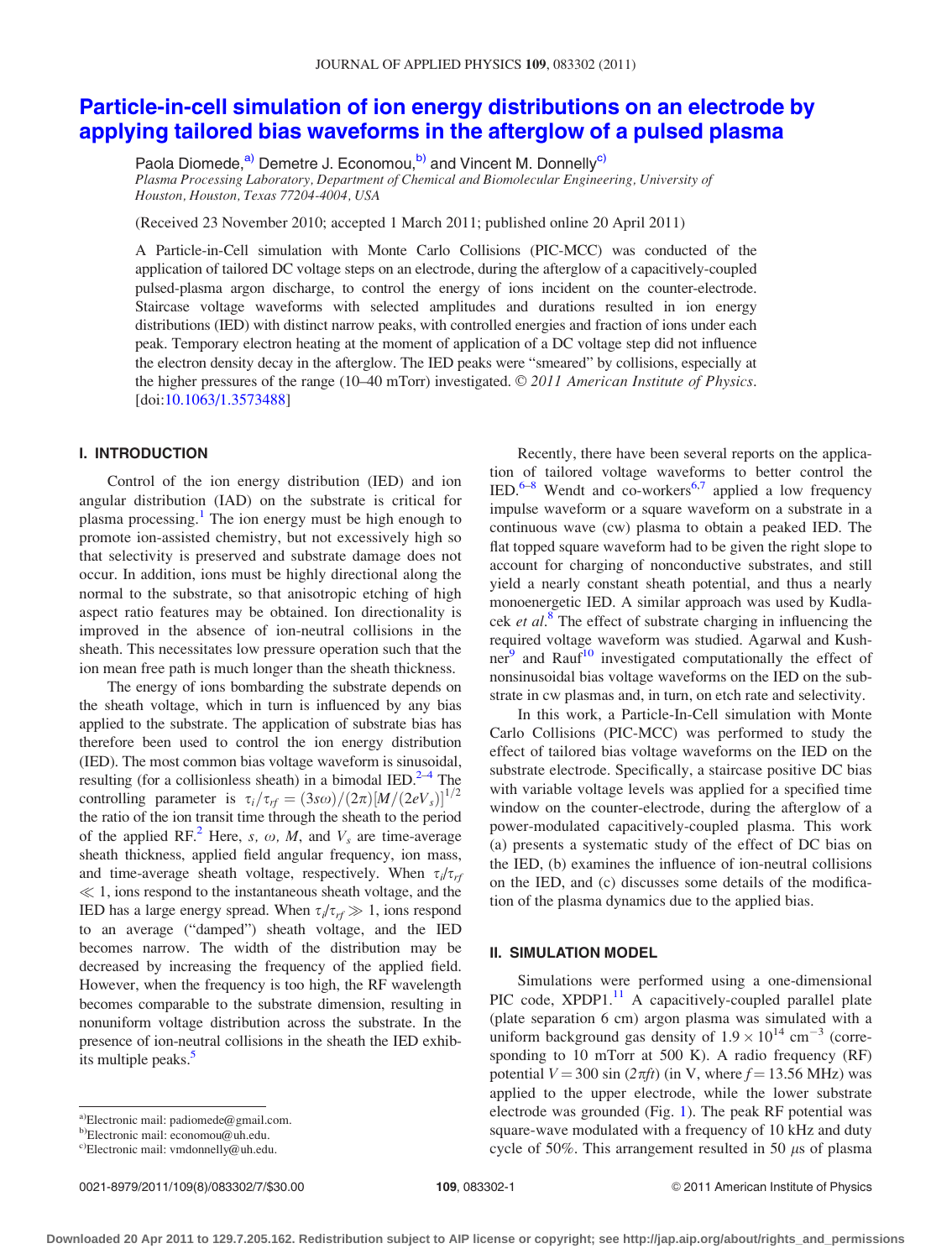<span id="page-1-0"></span>

FIG. 1. Schematic of a capacitively-coupled plasma reactor. Radio frequency power (during plasma ON) or a DC bias voltage (during plasma OFF) was applied to the upper electrode (boundary electrode), while the lower (substrate) electrode was grounded. Ion energy distributions were calculated on the lower electrode.

ON (active glow) and 50  $\mu$ s of plasma OFF (afterglow), during each power modulation cycle. There was no DC self-bias developed during the active glow, due to the symmetry of the discharge. Twenty  $\mu$ s into the afterglow (RF power OFF), a tailored positive DC bias voltage (boundary voltage) was applied to the upper electrode (Fig. 2), to raise the plasma potential and expel positive ions out of the plasma. Singly charged argon positive ions and electrons were considered in the PIC simulation. Elastic electron scattering, excitation and ionization, as well as ion–neutral collisions (both scattering and charge exchange) were included.<sup>[12](#page-6-0)</sup> The common restrictions on time step and grid size of the PIC simulation were observed.<sup>[13](#page-6-0)</sup> The standard leap frog scheme was used to advance particles, $13$  and the null collision tech-nique was used for Monte Carlo collisions.<sup>[12](#page-6-0)</sup> The secondary electron emission coefficient due to ion bombardment was set at 0.02. A limited number of simulations at a plasma excitation frequency of 60 MHz (300 V peak RF, 10 mTorr, 500 K) were also performed.

For a given set of operating conditions, a cw RF simula-tion was first run to reach a periodic steady-state.<sup>[14](#page-6-0)</sup> For 13.56 MHz power, this required  $\sim$ 1000 RF cycles. The RF voltage was then turned OFF starting the afterglow. Application of the DC bias voltage commenced 20  $\mu$ s into the afterglow, until the end of the afterglow (Fig. 2). The plasma ON, plasma OFF, DC ON, DC OFF cycle was repeated  $\sim$ 10 times to reach a periodic steady-state of the pulsed plasma. After that, time-averaged ion energy distributions



FIG. 2. A pulsed plasma was created by repeatedly switching radio frequency power ON for 50  $\mu$ s and OFF for 50  $\mu$ s. Twenty  $\mu$ s into the afterglow (RF power OFF), a DC bias voltage was applied until the end of the afterglow. The DC voltage was either a single step or a double step "staircase" (not shown in Fig. 2).

were collected on the substrate (grounded) electrode for 5 cycles, in order to reduce statistical noise. The substrate and supporting electrode were assumed conductive, preventing any possible charging effects.

## III. RESULTS AND DISCUSSION

#### A. Ion energy distributions without bias

Figure 3 shows the IEDs obtained in a continuous wave (cw) discharge (Figure  $3(a)$ ), and in a pulsed discharge (Figure  $3(b)$ ), without the application of DC bias. In the cw plasma, the characteristic bimodal distribution is obtained, centered around 140 eV, with a fairly narrow width (the corresponding  $\tau_i/\tau_{rf} \sim 15$ ). The location of the composite peak is rather well defined close to half of the applied peak voltage. The tail of the IED to the left of the main peak is due to ionneutral collisions. Under these conditions, the ion mean free path  $\lambda_i$  is  $\sim 0.5$  cm, commensurate with the time-average sheath width of  $s \sim 1$  cm. This results in a significant collision probability  $P_c = 1 - exp(-s/\lambda_i)$  of ~40%. The multiple peaks in the IED to the left of the main feature are due to the creation of cold ions by charge exchange collisions combined with rf modulation of the sheath electric field (see p. 446 of Ref. [1\)](#page-6-0). When the plasma is pulsed (still without any DC bias), the bimodal IED is retained, originating from the power ON fraction of the cycle. However, a new peak



FIG. 3. (a) Ion energy distribution (IED) in a continuous wave (cw) plasma. (b) IED in a pulsed plasma (50  $\mu$ s power ON, 50  $\mu$ s power OFF). For both (a) and (b) the pressure was 10 mTorr and the gas temperature was 500 K.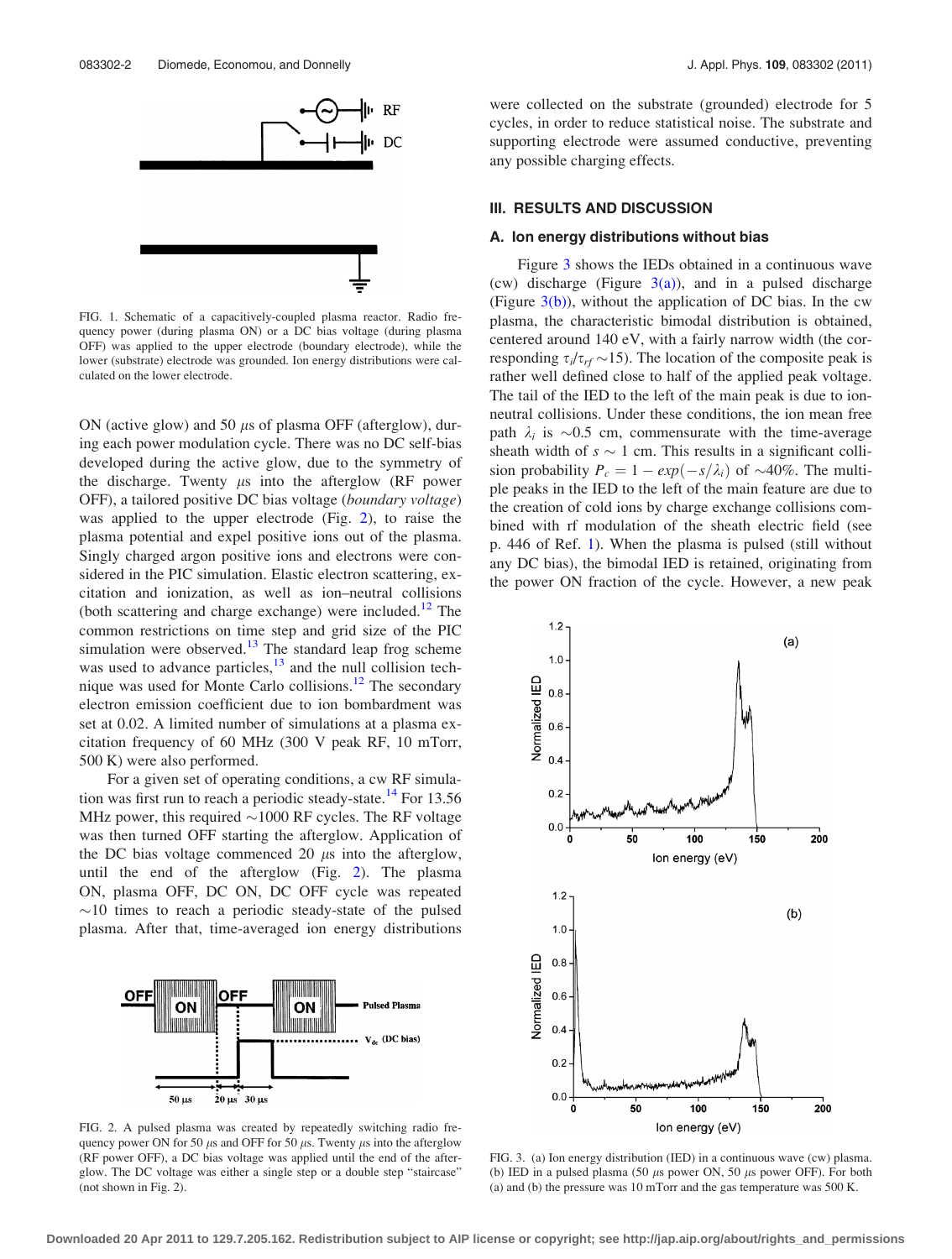<span id="page-2-0"></span>appears at very low energies,  $\langle 10 \text{ eV} \rangle$ , corresponding to ions bombarding the substrate during the afterglow. After the plasma is turned OFF, the sheath potential collapses within a few microseconds, yielding very low ion bombardment energy during the afterglow. Ions with energy below 10 eV are very ineffective in promoting etching reactions.

## B. Ion energy distributions with DC bias

## 1. Tailored staircase DC bias

The focus of this work was to investigate the effect of tailored DC bias voltages, applied to the boundary electrode during the afterglow, on the ion energy distribution (IED) at the substrate electrode. Figure 4 shows a "staircase" profile with two DC voltage levels. A voltage of 50 V is applied at  $t = 70 \mu s$  (i.e., 20  $\mu s$  into the afterglow) for a specified time duration (5, 10, 15, 20, and 25  $\mu$ s), followed by a voltage of 100 V applied for the remainder of the afterglow (i.e., for 25, 20, 15, 10, and 5  $\mu$ s, respectively). Here time  $t = 0$  refers to the start of the active glow (plasma ON). In each case, the resulting IED (Fig. 5), consists of two new distinct peaks around 50 and 100 eV, corresponding to the two DC bias voltage levels, superimposed on the IED of Fig. [3\(b\).](#page-1-0) A similar result was obtained by Xu *et al.*<sup>[15](#page-6-0)</sup> for the case of a single DC voltage step applied in the afterglow. The fraction of ions in the 50 eV peak increases as the duration of the application of the corresponding voltage increases. Thus, the new peak locations and fraction of ions in each peak can be controlled by the level of the applied voltages and their duration. The fraction of ions under the composite peak corresponding



FIG. 4. Staircase DC bias voltage applied in the afterglow. Time  $t = 50 \mu s$ refers to the start of the afterglow (Plasma OFF). A 50 V DC step was applied starting 20  $\mu$ s into the afterglow (at  $t = 70 \mu s$ ), followed by the application of a 100 V DC (a) 5  $\mu$ s, (b) 10  $\mu$ s (c) 15  $\mu$ s (d) 20  $\mu$ s and (e) 25  $\mu$ s later. The pressure was 10 mTorr and the gas temperature was 500 K.



FIG. 5. Normalized ion energy distributions corresponding to the voltages of Fig. 4.

to the plasma ON fraction of the cycle (centered at  $\sim$ 140 eV) can be controlled by varying the duty cycle of the pulsed plasma. The peak broadening is due to the decay of the plasma potential during the time window over which the DC bias is applied, and also due to ion collisions. The IED tail to the left of each peak (except the very low energy peak) is due to ion-neutral collisions as well. IED computed with ionneutral collisions intentionally turned off, under otherwise the same conditions, showed no tail to the left of the peaks.

In Fig. 5, the IEDs were time-averaged over the entire pulsed plasma cycle, i.e., over 100  $\mu$ s. Figure [6](#page-3-0) shows IEDs obtained by averaging over fractions of a cycle. Specifically, the IEDs shown in Fig.  $6(a)$ ,  $6(b)$ ,  $6(c)$ , and  $6(d)$ , respectively, correspond to averages over the plasma ON time (0– 50  $\mu$ s), afterglow without any DC bias (50–70  $\mu$ s), afterglow with 50 V DC applied (70–85  $\mu$ s) and afterglow with 100 V DC applied  $(85-100 \mu s)$ . This result reinforces the fact that the "complete" IED (e.g., Fig.  $5(c)$ ) is a superposition of the peaks obtained over the different time windows that compose a full pulsed plasma cycle.

In another simulation, a staircase voltage was again applied, with the lower voltage level at 50 V, keeping the bias starting time and the bias window constant. The higher voltage level was varied (100, 200, or 300 V, see Fig. [7](#page-3-0)). The resulting IEDs (Fig. [8\)](#page-3-0) again show two new distinct peaks superimposed on the IED without DC bias (that of Fig.  $3(b)$ ). The separation of the new peaks can be controlled by the levels of the applied voltage. In contrast to Fig. 5, the fraction of ions under each new peak is a weak function of the applied voltage levels (it is rather controlled by the duration of each voltage). The higher energy peak (at 100, 200, and 300 V) is progressively broadened, as the sheath becomes thicker for higher applied voltages.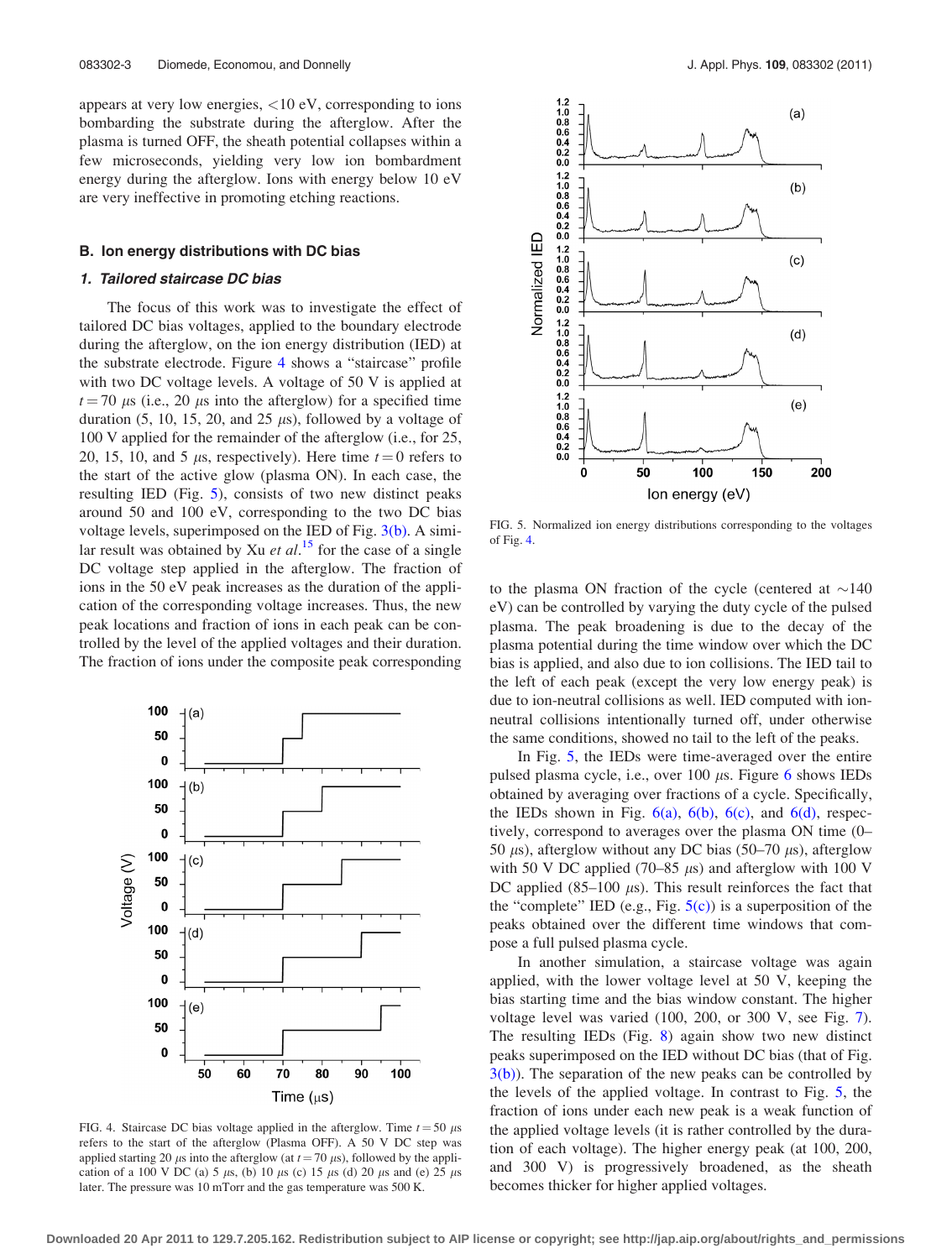<span id="page-3-0"></span>

FIG. 6. Normalized ion energy distributions obtained by time-averaging over different time windows during a pulsed plasma cycle. (a)  $0-50 \mu s$ (plasma ON), (b) 50–70  $\mu$ s (afterglow without bias), (c) 70–85  $\mu$ s (afterglow with 50 V DC bias), and (d)  $85-100 \mu s$  (afterglow with 100 V DC bias). The DC voltage applied in the afterglow was as in Fig. [4\(c\)](#page-2-0). The pressure was 10 mTorr and the gas temperature was 500 K.

#### 2. Effect of pressure

To analyze the effect of pressure on the ion energy distribution, simulations were performed at three different pressures (10, 20, and 40 mTorr), with a single-step DC voltage (with strength of 50, 100, 200, or 300 V) applied 20  $\mu$ s into





FIG. 8. Normalized ion energy distributions corresponding to the voltages of Fig. 7.

the afterglow. The IEDs corresponding to pressure of 10, 20, and 40 mTorr are shown in Figs. 9 and [10](#page-4-0), and [11,](#page-4-0) respectively. As pressure increases, collisions become more frequent, broadening the peaks of the distribution and increasing the fraction of ions that populate the tails to the



FIG. 7. Staircase DC voltage applied in the afterglow. Time  $t = 50 \mu s$  refers to the start of the afterglow (Plasma OFF). A 50 V DC step was applied starting 20  $\mu$ s into the afterglow (at  $t = 70 \mu s$ ), followed by the application of (a)  $100$  V step, (b)  $200$  V step, and (c)  $300$  V step,  $15 \mu s$  later, until the end of the afterglow ( $t = 100 \mu s$ ). The pressure was 10 mTorr and the gas temperature was 500 K.



FIG. 9. Ion energy distributions for a pressure of 10 mTorr for DC bias of (a) 50V, (b) 100V, (c) 200V, and (d) 300V. The single step DC bias was applied starting at 20  $\mu$ s into the afterglow ( $t = 70 \mu$ s) until the end of the afterglow. The gas temperature was 500 K.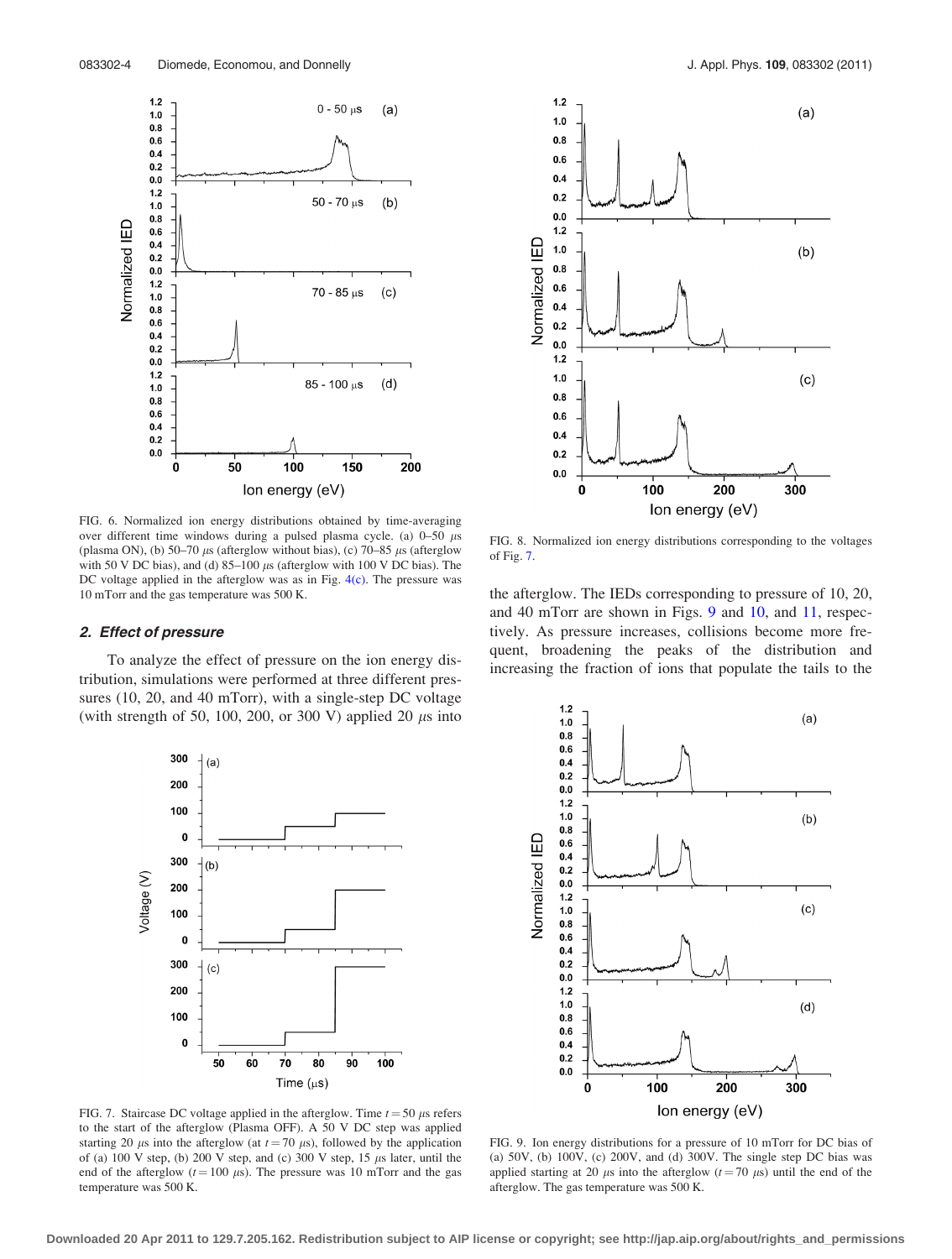<span id="page-4-0"></span>

FIG. 10. Ion energy distributions for a pressure of 20 mTorr for DC bias of (a) 50 V, (b) 100 V, (c) 200 V, and (d) 300 V. The single step DC bias was applied starting at 20  $\mu$ s in the afterglow ( $t = 70 \mu$ s) until the end of the afterglow. The gas temperature was 500 K.

left of the peaks. For given pressure, as voltage increases the sheath becomes thicker, making collisions more likely. At a pressure of 40 mTorr the IED has no distinct peaks except for the very low energy peak, corresponding to ions bom-



FIG. 11. Ion energy distributions for a pressure of 40 mTorr for DC bias of (a) 50 V, (b) 100 V, (c) 200 V, and (d) 300 V. The single step DC bias was applied starting at 20  $\mu$ s in the afterglow ( $t = 70 \mu$ s) until the end of the afterglow. The gas temperature was 500 K.

barding the substrate during the part of the afterglow without DC bias.

In Figs.  $9(c)$  and  $9(d)$  and  $10(c)$  and  $10(d)$  two secondary peaks with energy slightly lower than 200 eV and 300 eV, can be observed. These are due to ions collected at the beginning of the application of the respective DC bias (at  $t = 70 \mu s$  and 85  $\mu s$ ) and correspond to the transient sheath expansion (see also Fig. [16](#page-5-0) later) and the rise of the plasma potential. Ions striking the electrode during this transient do not manage to reach the energy of the full DC bias. These secondary peaks were present every time at the start of the application of a DC voltage, even though there were not always discernible due to overlap with the corresponding principal peak. They were clearly seen when ion-neutral collisions were intentionally turned off.

#### 3. Effect of DC bias on plasma dynamics

The effect of applying a DC bias on the plasma dynamics is now examined. Figure 12 shows the electron density, at the discharge center, as a function of time during a power pulse. The applied bias corresponds to Fig.  $7(c)$ . During the active glow  $(0-50 \mu s)$ , the electron density increases. As soon as the plasma power is turned OFF at  $t = 50 \mu s$  (start of afterglow), the electron density decays rather slowly (time constant of  $\sim$ 30  $\mu$ s). Application of a 50 V bias 20  $\mu$ s into the afterglow (at  $t = 70 \mu s$ ), followed by a 300 V DC bias applied 35  $\mu$ s into the afterglow (at  $t = 85 \mu s$ ) have no perceptible effect in the density decay curve. The corresponding electron energy probability functions (EEPFs) are shown in Fig. [13](#page-5-0). The application of 300 V DC modifies the EEPF from a bi-Maxwellian with a cold tail to a bi-Maxwellian with a hot tail. The EEPF is heated during the ramp up of the DC bias by the expanding sheath (see below). Electron heating in the tail of the EEPF over this short transient, however, hardly affects the peak electron density. There was a perceptible but not as significant change in the EEPF immediately following the application of 50 V DC as well (not shown).



FIG. 12. Electron number density at the discharge center as a function of time for a 50 V DC bias applied at  $t = 70 \mu s$ , followed by a 300 V DC applied at  $t = 85 \mu s$  until the end of the afterglow. Time  $t = 0$  refers to the start of the active glow (plasma ON). The pressure was 10 mTorr and the gas temperature was 500 K.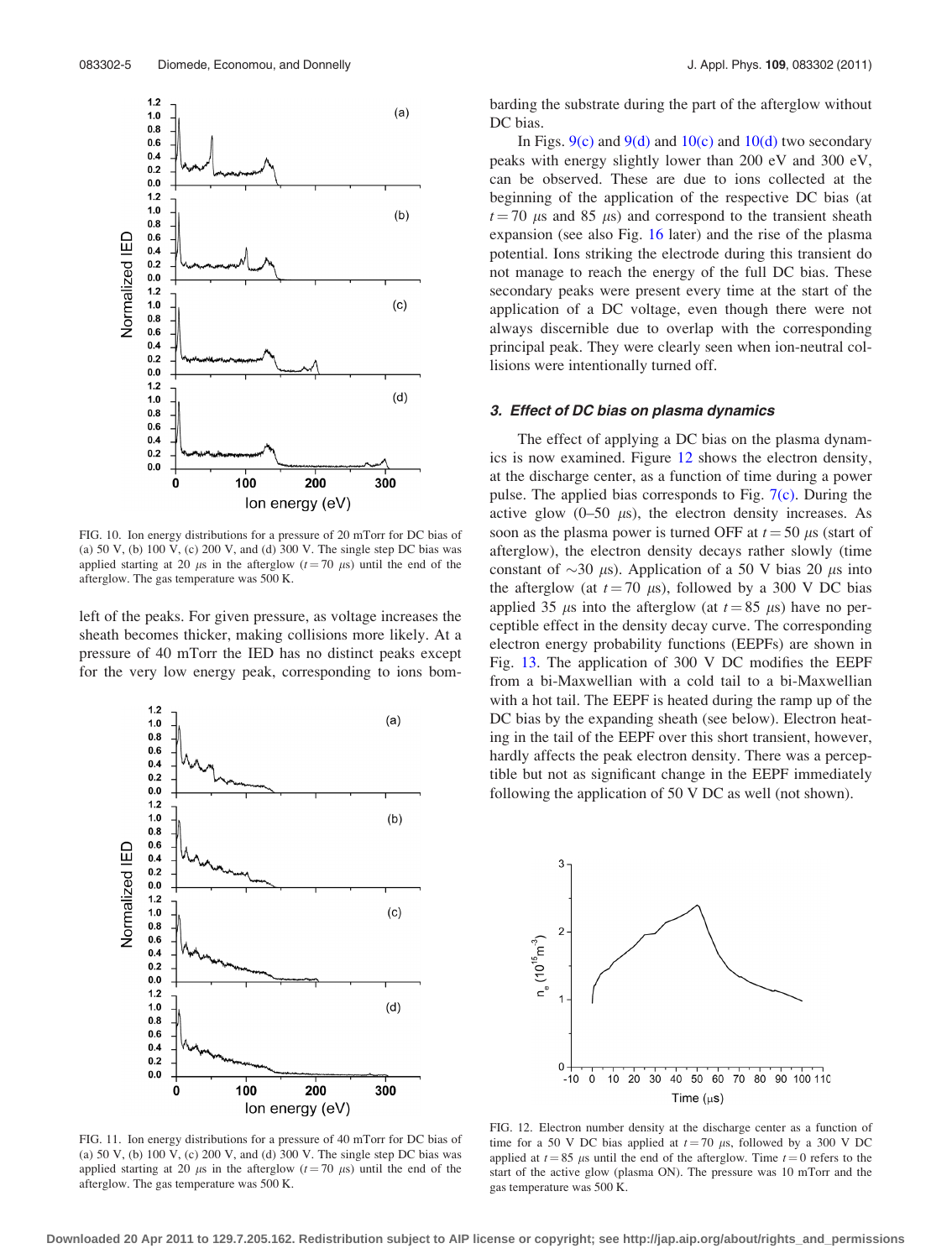<span id="page-5-0"></span>

FIG. 13. Electron energy probability function at the discharge center for different times around the switch ON of the 300 V DC bias of Fig. [7\(c\).](#page-3-0)

Figure 14 shows the potential at the discharge center during a cycle of the pulsed plasma. 13.56 MHz power is turned ON at  $t = 0$ , and OFF at  $t = 50 \mu s$ . At  $t = 70 \mu s$  a 50 V DC bias is applied until  $t = 85 \mu s$ , when the DC bias voltage is raised to 300 V, for the rest of the afterglow (until  $t = 100 \mu s$ . During plasma power ON (0–50  $\mu s$ ), the bulk plasma potential is about one-half of the applied peak voltage. After power OFF, the potential collapses within microseconds to a very low value above ground. After the application of the DC boundary voltage, the potential is rapidly raised to slightly above the applied DC. It is the space potential next to the grounded substrate electrode that determines the sheath voltage over that electrode. Because of the small potential drop in the bulk plasma ( $\sim$  few  $T_e$ ), the sheath voltage over the substrate electrode is approximately equal to the potential shown in Fig. 14. The potential temporarily overshoots the applied DC but ions are too massive to respond to such a rapid change.

Figure 15 shows the spatial distribution of the electron density in the afterglow. Time  $t = 50$  µs corresponds to power turn OFF (beginning of the afterglow). The electron density distribution assumes a diffusionlike profile within



FIG. 14. Potential at the discharge center during the afterglow. 13.56 MHz power was turned ON at  $t = 0$  and OFF at  $t = 50 \mu s$ . At  $t = 70 \mu s$  a 50 V DC bias was applied until  $t = 85 \mu s$ , when the DC bias voltage was raised to 300 V, for the rest of the afterglow (until  $t = 100 \mu s$ ).



FIG. 15. Electron density profiles between the parallel plates as a function of time in the afterglow. Plasma power was turned OFF at  $t = 50 \mu s$ . At  $t = 70 \,\mu s$  a 50 V DC bias was applied until  $t = 85 \,\mu s$ , when the DC bias voltage was raised to 300 V, for the rest of the afterglow (until  $t = 100 \mu s$ ). The pressure was 10 mTorr and the gas temperature was 500 K. The grounded electrode is at  $x = 0.06$  m.

several  $\mu$ s into the afterglow. A 50 V DC bias is applied at 70  $\mu$ s until 85  $\mu$ s, when it is increased to 300 V DC until the end of the afterglow. The rise in the plasma potential  $V_p$  to slightly above 300 V generates a sheath voltage of the same magnitude over the substrate (grounded) electrode (Fig. 14).



FIG 16. The case of plasma powered at 60 MHz with 300 V RF peak voltage. (a) Ion energy distribution (IED) in a continuous wave (cw) plasma. (b) IED in a pulsed plasma (50  $\mu$ s power ON, 50  $\mu$ s power OFF). At  $t = 70 \mu$ s a 50 V DC bias was applied until  $t = 85 \mu s$ , when the DC bias voltage was raised to 200 V, for the rest of the afterglow (until  $t = 100 \mu s$ ). For both (a) and (b) the pressure was 10 mTorr and the gas temperature was 500 K.